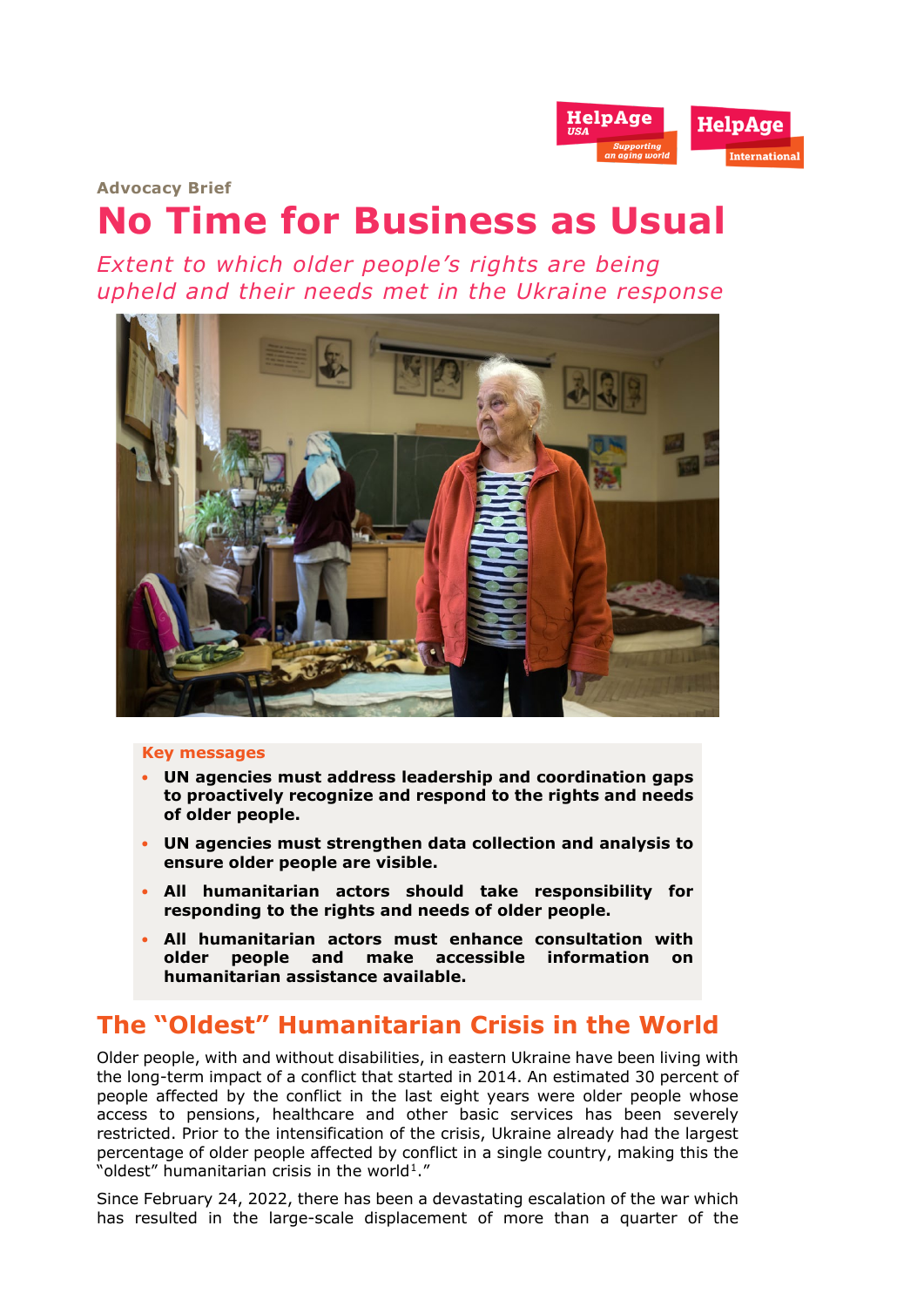population and one of the largest refugee outflows since the Second World War. In a country where one in four people is over age 60, the impact on older people has been dramatic.

Many older people are performing crucial roles in the response to the current crisis, whether as volunteers or as caregivers for other older adults and/or children. However, depending on their circumstances, older people are experiencing specific and significant challenges. Older people who have remained in their homes in areas of intense fighting face challenges in accessing shelter as well as essential supplies and services. Separation from families has left many exposed and isolated. For the older people who have evacuated to other areas in the country, the journey is arduous, often taking several days in cramped and over-crowded trains, buses and on foot. Older people are also among the more than five million people who have managed to cross the borders to relative safety but face the uncertainty of where they will go and when they will be able to return home.

#### **HelpAge international's work in Ukraine and the region**

Since 2014, HelpAge International has been supporting almost 5,000 older people in Eastern Ukraine with food, hygiene items and assistive products, as well as providing homebased care and psychosocial support services via community volunteers, many of whom are older people themselves.

Despite the intensification of fighting, HelpAge volunteers have continued to make psychosocial "check in" calls to older people in Eastern Ukraine where possible. HelpAge has provided hygiene kits to two local municipal authorities and two local organizations to distribute.

In Moldova, HelpAge has been providing older refugees and their communities with catering services or food vouchers as well as hygiene kits in accommodation centres across the country since the middle of March. This support includes providing three hot meals a day to some of the most at-risk refugees. In addition, HelpAge has provided the refugee accommodation centers with institutional hygiene kits to support their work.

HelpAge is scaling up its work and moving to more targeted programming, with a specific focus on older people with and without disabilities. This will include the provision of accessible multipurpose cash assistance, community-based protection services and health referrals and home-based care. HelpAge will begin working in Poland through local partner organisations in the coming months.

## **Older People's Rights and Needs Overlooked**

It is well documented by HelpAge International<sup>[2](#page-4-1)</sup> that the humanitarian system too often fails to respond to the unique needs of older people and the particular protection risks they face.

There are general protections for older people as part of the broader populations in human rights and humanitarian law, specific organizational policies in place, and commitments made in recent years to "leave no one behind"[3](#page-4-2) and ensure a more inclusive humanitarian system that respects the rights of marginalised people, including older people<sup>[4](#page-4-3)</sup>. However, there has been limited targeted attention to older people, including those with disabilities, in the humanitarian response to the Ukraine crisis. The findings of our rapid needs assessments in Eastern Ukraine, Moldova**[5](#page-4-4)** and Poland**[6](#page-4-5)** make clear that the rights of older people are not being upheld and their needs are not yet being met.

It is widely understood that "older people face specific challenges in situations of humanitarian crises and displacement<sup>[7](#page-4-6)</sup>." However, despite the demographics of Ukraine being skewed towards older people, and particularly older women<sup>[8](#page-4-7)</sup>, several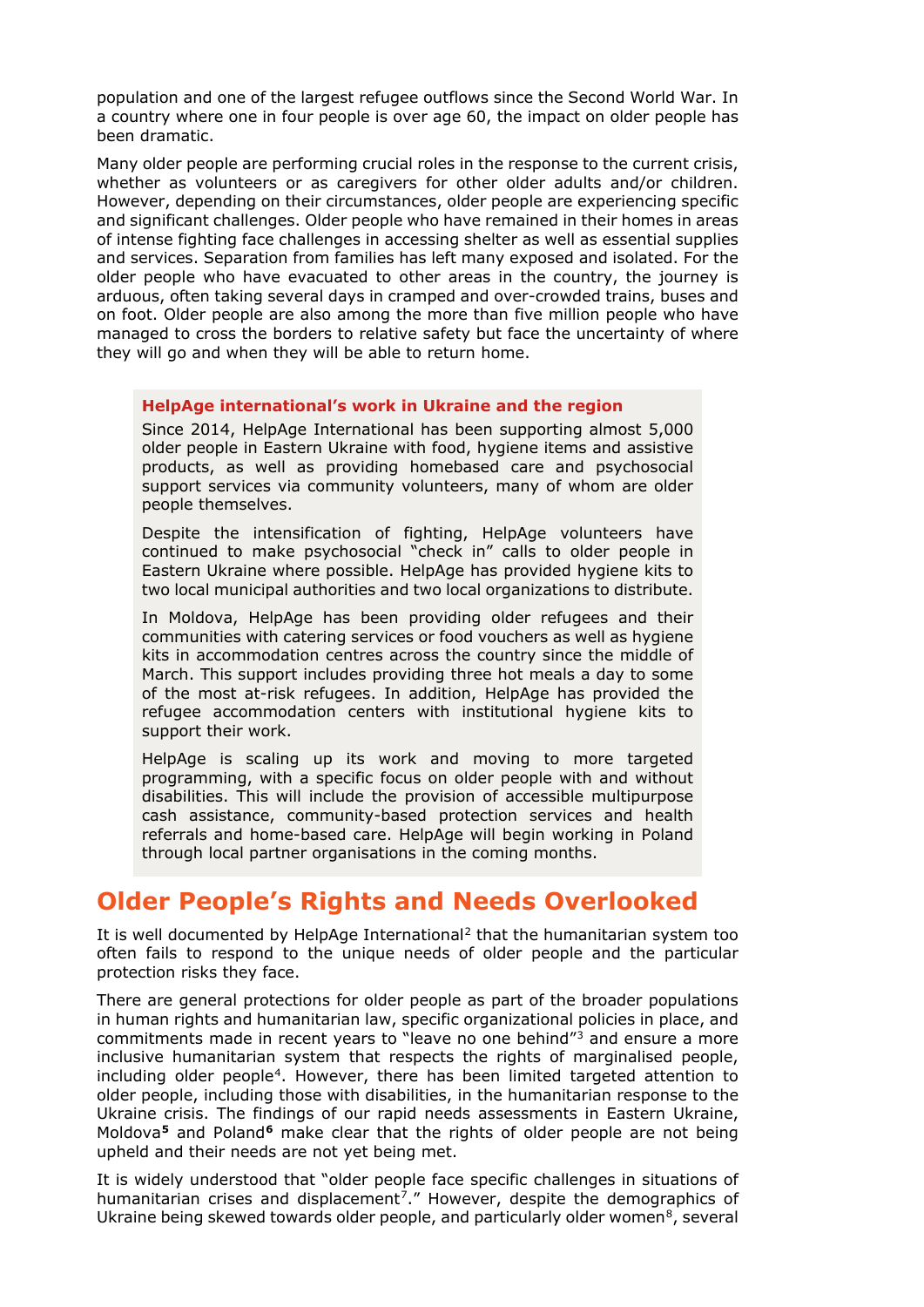early public statements and funding appeals failed to make any reference to the rights and needs of older people. Although more recent plans and appeals have enhanced their references to older people and analysis of their needs and the risks they face, this is indicative of the challenge to ensure that older people are visible from the start.

The speed and scale of the crisis has resulted in a scramble of organizations moving into the region to respond. Recognizing that scaling up the coordination and leadership of a humanitarian response takes considerable time and resources, there continue to be gaps in leadership on inclusion and a lack of engagement about older people in the response. Age and disability working groups have been set up or strengthened to follow up on local coordination and practical issues in both Ukraine and refugee hosting countries. However, stronger leadership on inclusion in the United Nations Country Team and at OCHA and UNHCR regional and headquarters levels is needed.

Older people are frequently excluded from data collection and needs assessments<sup>[9](#page-4-8)</sup>. So far, there is an absence of comprehensive sex and age disaggregated data to provide a clear picture of population movements within and outside of Ukraine. While some data has been collected on internal displacement since the escalation of the crisis, limitations of the data mean it is hard to give precise figures for how many older people are on the move $10$ . HelpAge's own findings indicate that most older people are choosing to remain in place, despite the inherent dangers. In the rapid needs assessment carried out in Eastern Ukraine in early March<sup>[11](#page-4-10)</sup>, 99% of older people reported that they did not want to leave their homes. This trend continued; a more recent analysis of the information collected by HelpAge volunteers indicated that by the end of March, 95% of the older people remained in their homes.

Host governments' well-intentioned decision to ease entry of refugees into their territory by foregoing registration (and in some cases allowing Ukrainians in without passports or other identity documents) has resulted in a lack of data on older refugees, limiting the ability to understand their specific needs. We know that older women often face heightened risks during and after displacement. Although it is estimated that women and children make up  $90\%$ <sup>[12](#page-4-11)</sup> of those who have left Ukraine, the number of older women this includes remains unclear.

It is critical that older people are consulted to promote their participation and empowerment. There is intrinsic value to ensuring that they have a choice, control and a voice in the way the humanitarian response takes shape. In addition, including older people's voices in decision-making processes that affect them can lead to humanitarian interventions being more effective. Anecdotal information from HelpAge staff and early findings from our latest rapid needs assessment indicate that older people's voices are being overlooked, with 70% of people over 60 stating that they have not been consulted by any other humanitarian agency about the services provided to them since the crisis began. Older women were less likely to be consulted than older men<sup>13</sup>. Assumptions that older people are passive recipients of care and aid ignores the diversity and complexity of their lives and overlooks their active participation in the responding to the needs of their communities. Many older people are performing crucial roles in the current crisis, whether as volunteers or as care givers for other older adults and/or children.

Although some efforts have been made to support older people, overall humanitarian actors are not meeting their obligations to deliver an inclusive humanitarian response.

## **Recommendations**

## **To all humanitarian actors in the Ukraine response**

• All humanitarian actors in Ukraine must ensure that older people who have not been able to leave their homes, including those living in institutions, are reached, provided with essential life-saving humanitarian support and tailored and prioritised assistance, and evacuated to safety if they wish.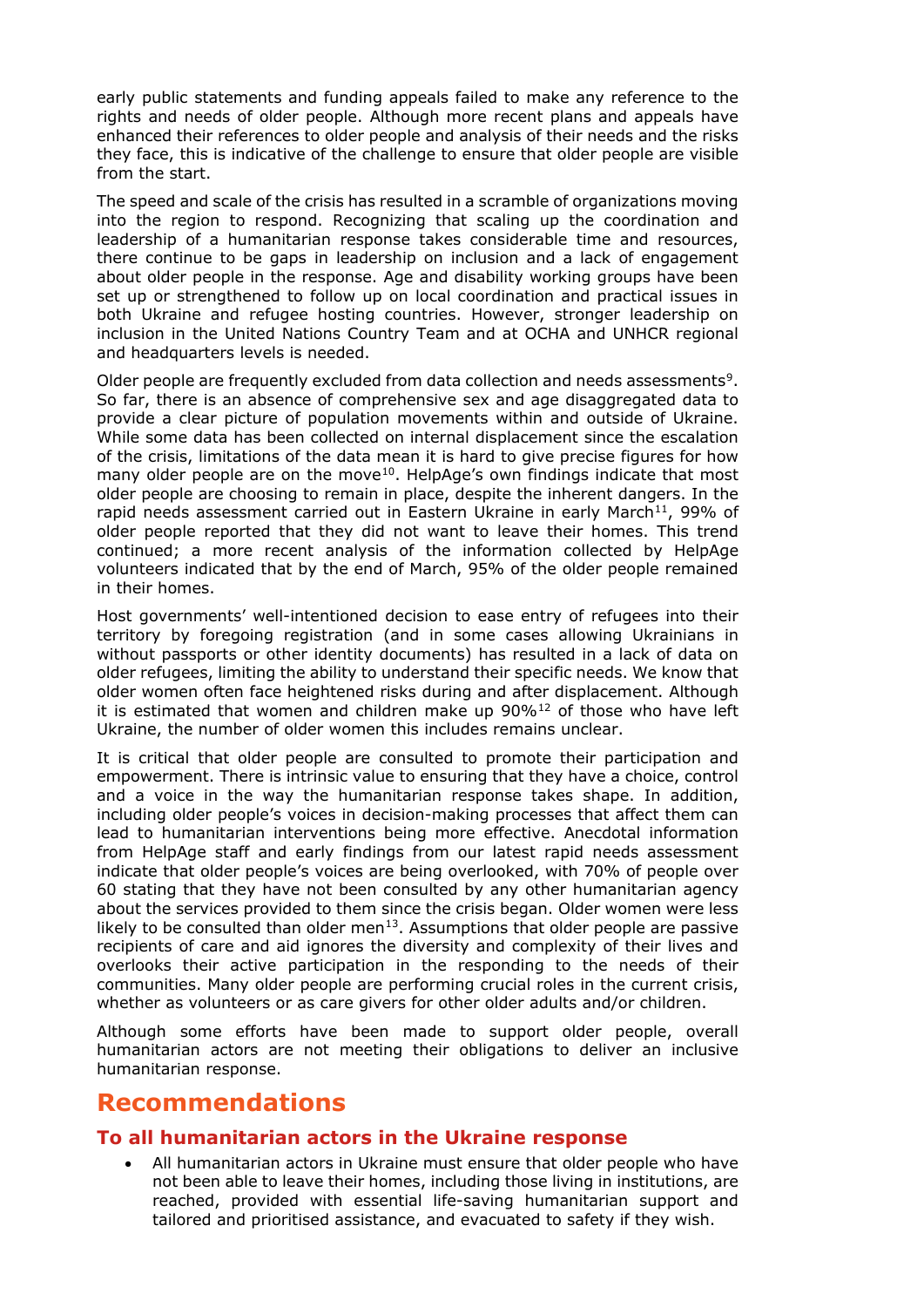- All humanitarian actors in Ukraine must ensure that older people who have fled to other areas of the country are able to access full basic services, including food and water, healthcare including mental health support, social services including pensions, transport, and information. Those who have been evacuated should not be forced to move into institutions.
- All humanitarian actors and national authorities in refugee hosting countries must ensure that older people's rights are upheld, including by ensuring prioritized and dignified reception at border and transit points, and prioritization of protection for those facing additional risks, such as older people with disabilities and older women
- All humanitarian actors in this response must provide accessible methods for older people to participate in, make decisions about and provide feedback on the humanitarian programmes and the assistance provided to them.

## **To UN agencies, funds and programmes**

- Designate age-inclusion focal points to provide internal leadership and coordination and promote empowerment through the meaningful participation of older people:
	- o Fill a longstanding gap in OCHA's focal points for at risk groups by appointing a global focal point on older people mandated to provide coordination and support on this issue.
	- o Ensure OCHA appoints an inclusion lead in the country team reporting directly to the HC, following the example set in Syria.
	- $\circ$  Ensure UNHCR provides sufficient staffing capacity at regional and global levels to engage and respond on issues related to older people.
- Review public statements and public appeals about the conflict to ensure that references to the rights and needs of older people are included.
- Use the tools at their disposal to ensure sex, age and disability data is collected and age-sensitive analysis and reporting undertaken for people falling within their mandate so that the needs, perspectives, rights and challenges faced by older women and men are highlighted.
- Invest in capacity-building and skills training of humanitarian actors to understand and respond to the needs and rights of older people in the humanitarian assistance they provide.
	- o This would include promoting and using UNHCR's Need to Know Guidance on Older Persons in Forced Displacement<sup>[14](#page-4-13)</sup> and the Humanitarian Inclusion Standards for Older People and People with Disabilities<sup>[15](#page-4-14)</sup>.

## **To government donor agencies**

- Highlight the specific impact on older people in high level and political statements about the crisis to ensure sufficient visibility for an at-risk population.
- Ensure appropriate prioritization of older people through institutional relationships with UN bodies and other donors.
- Strengthen humanitarian policies and agency staffing structures where there are gaps in policy and expertise in relation to the inclusion of older people.
- Ensure that any funding provided to the crisis includes older people as a priority at-risk group, and that there is specific attention to sub-groups of the older population that face specific risks.
- Ensure through contract management that the entire project cycle is informed by age, sex and disability disaggregated data, and that funded partners are accountable for monitoring and reporting on older people.
- Directly fund organisations that have expertise in the delivery of humanitarian support to older people.